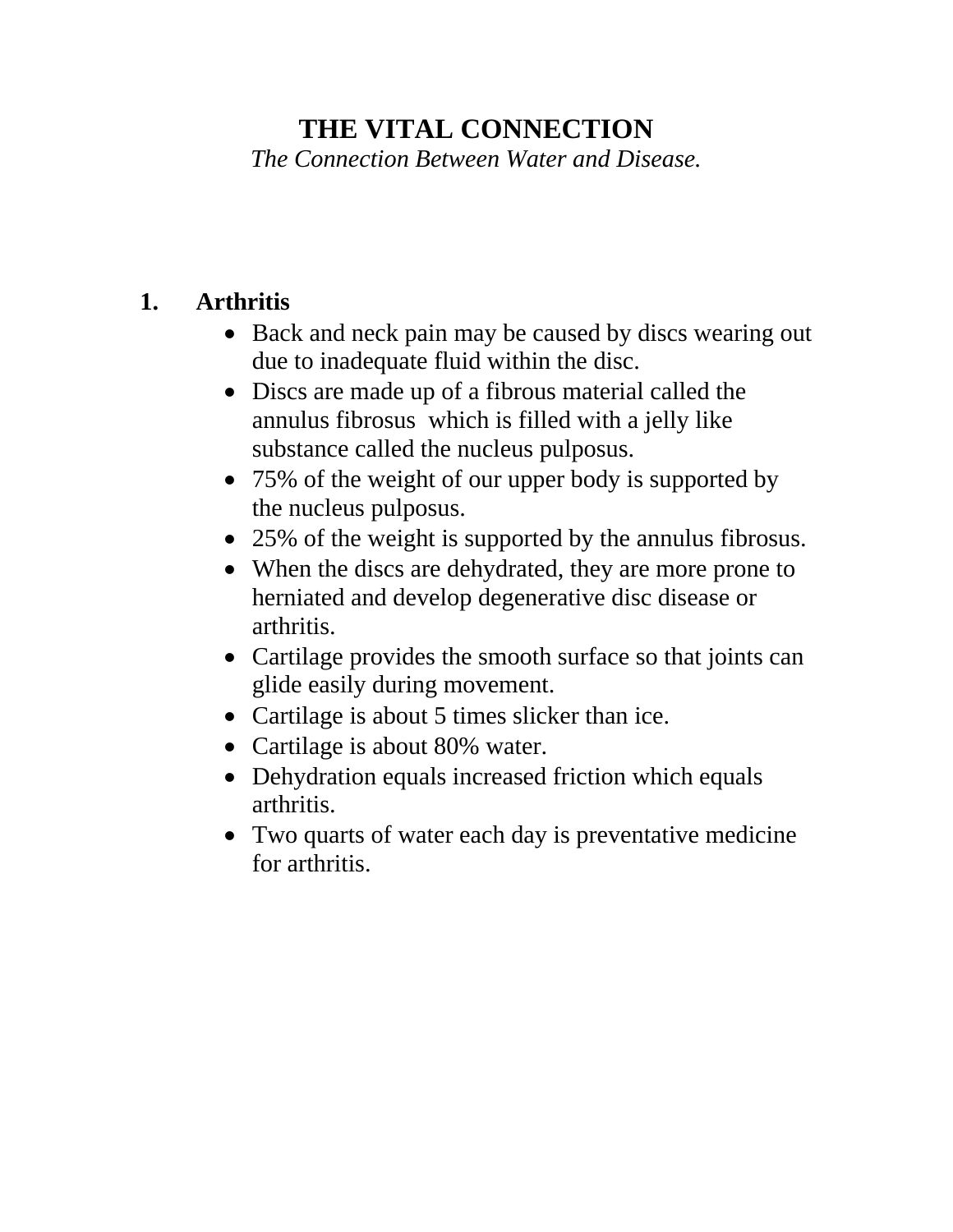# **2. High Blood Pressure**

- The body rations water to make certain the vital organs receive water first.
- Decreased water intake will result in decreased flow to the other areas of the body which in turn leads to constriction of the arteries.
- Constricted arteries results in increased blood pressure.
- Simply increasing our water intake helps to open up arteries.
- If high blood pressure is detected early enough, (prior to kidney damage) drinking two to three quarts of water a day may reduce the pressure to normal.
- If the disease progresses to the point that your kidneys suffer damage, they will not filter properly. In such cases, drinking this much water may cause edema.

#### **3. Ulcers**

- Water is required to hydrate the mucous lining of the stomach, which is 98% water.
- This mucous layer protects us against stomach acid and contains bicarbonate, which neutralizes the stomach acid.
- Water thickens the mucous layer, preventing the acid from burning the stomach lining.
- Most ulcers are caused by Helicobacter Pylori. Low gastric acid output encourages the growth of this bacteria. Most ulcer medications reduce or neutralize hydrochloric acid, thus encouraging the growth of the bacteria and creating a vicious cycle.
- Water provides lasting relief from ulcers.